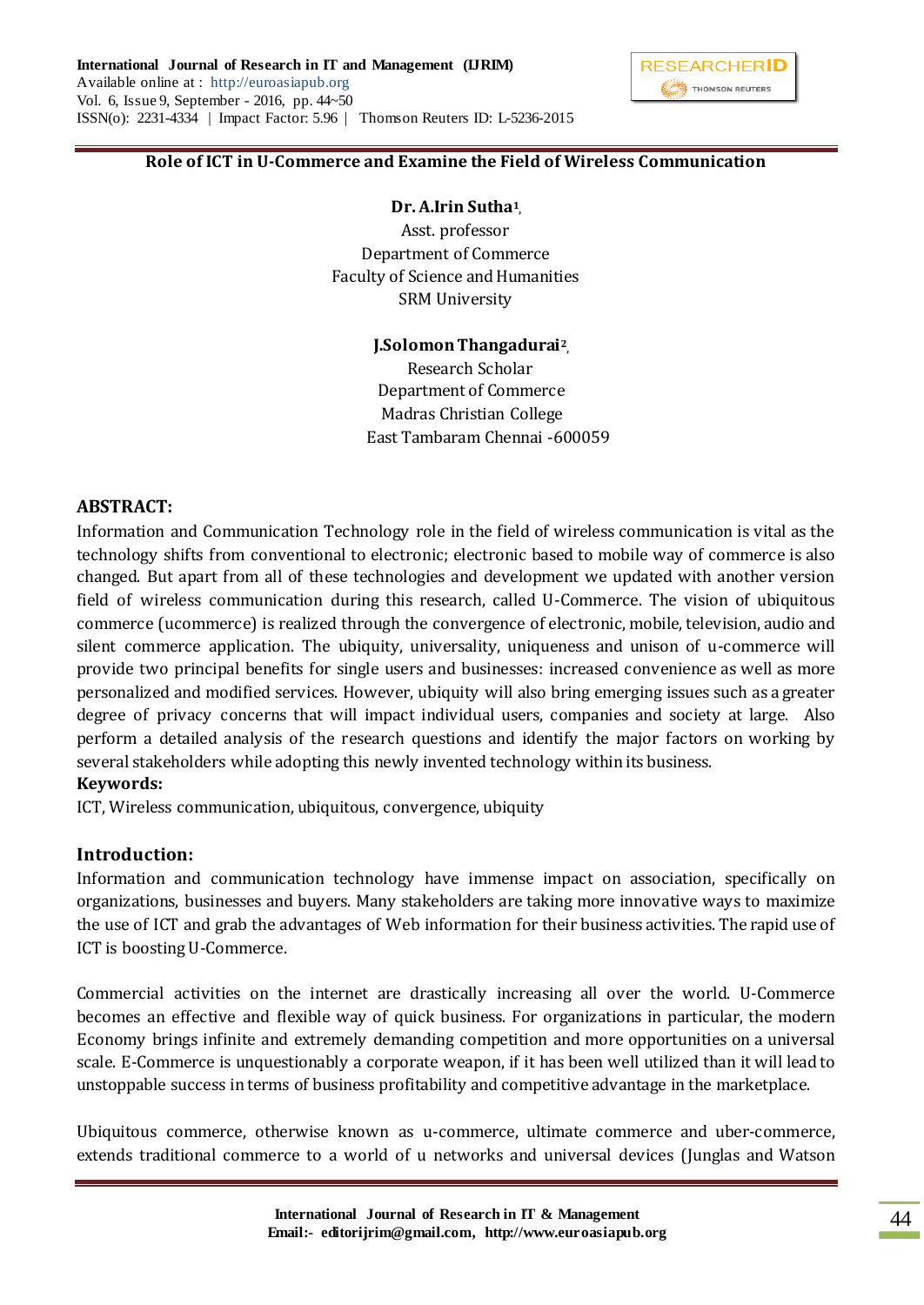20031). As an extension of e-commerce and m-commerce, Watson introduced the concept of ubiquitous commerce (u-commerce) in 2000. As the next generation business model, it got the business people attention. U-commerce emerges as a continuous, seamless stream of communication, ideas and services exchanged among businesses, suppliers, employees, customers, and products. It helps to interact and transact from any location and at any moment without being forced to stay connected through power and telephone connection. U-commerce described as: "The use of u-commerce networks to support customized and uninterrupted communications and transactions between a business and its different stakeholders to offer a level of value, above and beyond traditional commerce<sup>2"</sup>

Conventional Marketing  $\longrightarrow$  E-Commerce  $\longrightarrow$  M-Commerce  $\longrightarrow$  U-Commerce

U-commerce can be considered as a necessary extension of E-commerce and M-commerce. It express the next stage of commerce, starts from E-commerce updated to M-commerce; U-commerce is will be the next wave in commerce – i.e., after E- Commerce and M-commerce Watson, (2000). Ubiquitous commerce or U-commerce is the combination of E-commerce and wireless, audio and silent commerce. It is not a substitute for other types of commerce, but an updated version of them.

> Ubiquity - Reach ability + Accessibility + Portability Universality - Mobile networks + Mobile devices Uniqueness - Localization + Identification + Portability Unison - Mobile application + Data synchronization

U-Commerce explains the generic term for all-inclusive business transactions through or by means of Information and Communications Technology. U Commerce is a product and service offered by Touch Net Information Systems, Inc. and it is registered under U.S. trademark (Reg. 4,069,063). The Influence and development of Ubiquitous Commerce is based on different information and communication technology. These technology developments were driving forces for the growth to business transactions at anytime and in anyplace.

U-Commerce computing is viewed less as a different area of technology, but rather as a developed application of information and communications technology that is combined into the everyday life more than before. The target is to meet the object of "anything, anytime, anywhere" for data processing and communication through the ubiquity of ICT systems3. Ubiquitous computation is a complementary model to virtual reality, rather than recreate and simulate the world with a computer, ubiquitous computation turns all objects in the actual world into part of an information and communications technology system. U-commerce computation is certainly changing the ways in which we use computers. In ubiquitous, a variety of process runs automatically (programmed) and interacts behalf of the user. The user does not have to provide instructions or make decisions. Ubiquitous involves smart environments that are predictable as an individual's cooperative companion. On the other hand, the clearly disappearance of the computer together with the delegation of complicated processes or tasks to a ubiquitous ICT infrastructure builds serious questions3. The anytime/ any place principle of ubiquitous computation development as the result of research and technological advance in wireless and sensor networks, embedded systems, mobile computation, distributed computation, agent technologies, autonomic computation and communication. Ubiquitous computation paradigm integrates computation into the environment<sup>4</sup>.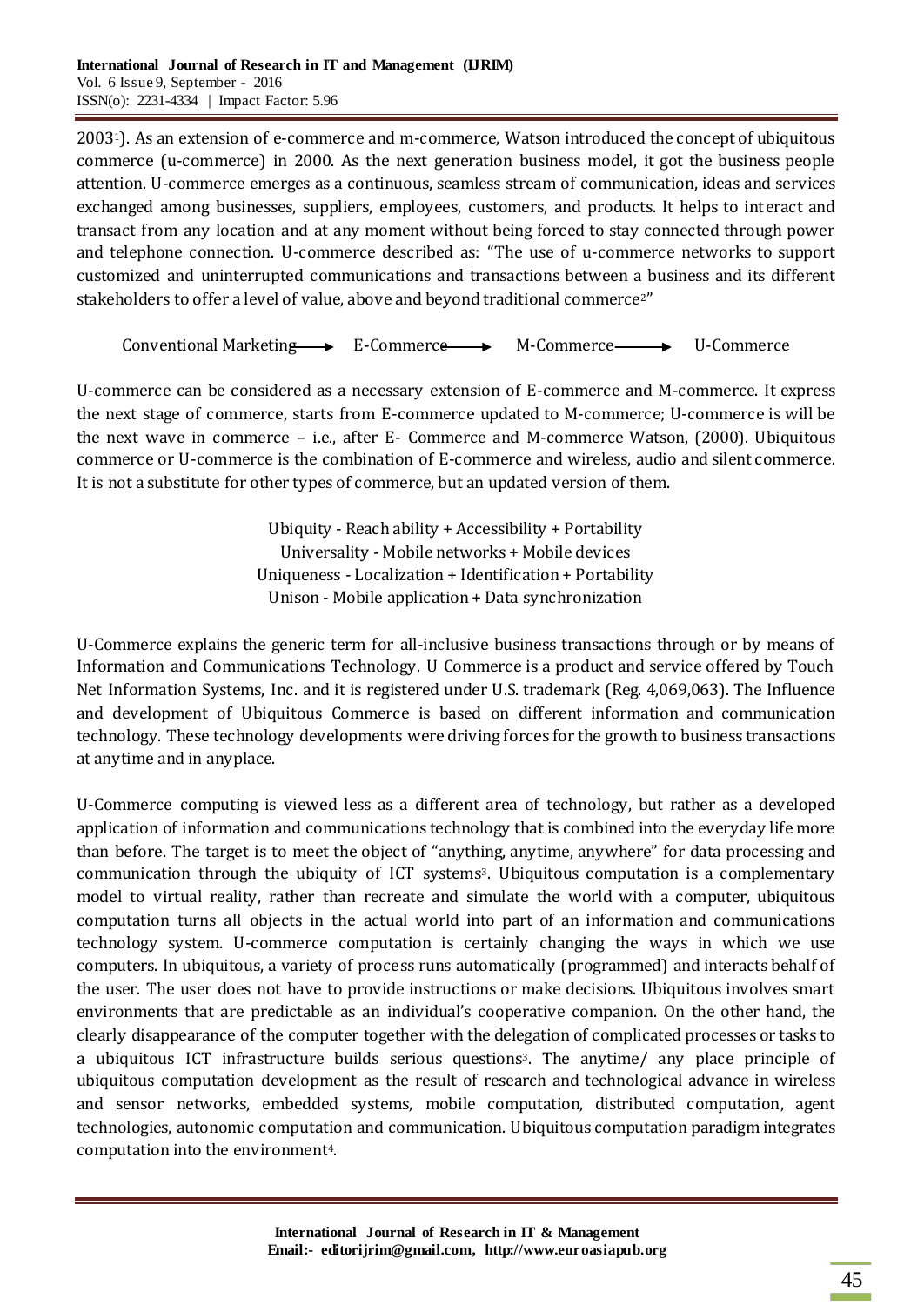# **Features of Ubiquitous Computation:**

**Embeddedness:** Small capable devices are installed in the physical world and connected to the wireless network.

**Mobility:** User devices must be operated under the mobile and flexible network infrastructure.

**Nomad city:** Provides a rich set of computation and communication capabilities and services to nomads as they move from place to place in a way that is transparent, integrated, convenient, and adaptively.

**Pro activeness:** The system needs to be self-active to capture what its users want to increase the service quality.

**Invisibility:** To be as modest as possible, enable the user to put as little data as possible.

**Portability:** Provides services with hands-free or at least single-handed light devices<sup>5</sup>.

Considering the adaptive capability of these process, the ubiquitous concept can be introduced in several areas such as learning, cultural heritage and tourism, becoming a new tool for promotion, retailing, by predicting the u-commerce as an innovation able to make traditional e-commerce obsolete and to force business people to develop new capabilities for fast responding to the market trend 6. In the U-commerce environment, figure out devices can be embedded in ordinary objects to make them intelligent and interactive. Ubiquitous is based on the four U's – ubiquity, uniqueness, universality, and unison – U-commerce described as a new measure environment (also known as ubiquitous computing environment) ubiquitous computing environment, applications will become independent of the essential network, data, or the device used7.

# **Objective of the Study:**

1. To Examine and evaluate the individuals and stakeholders favor of adopting the new technology

2. To Observe and analyze the factors identified by stakeholders to better understand the value of Ucommerce in the near future

3. To find the important factors that increase the customer satisfaction, security, trusted transaction and to develop the company loyalty

4. Role of Information and Communication Technology in U-Commerce

# **Research Methodology:**

The research work is empirical in nature. A survey questionnaire designed and distributed under Random sampling method. 50 valid samples are considered for the study. Books and websites constitute the secondary data.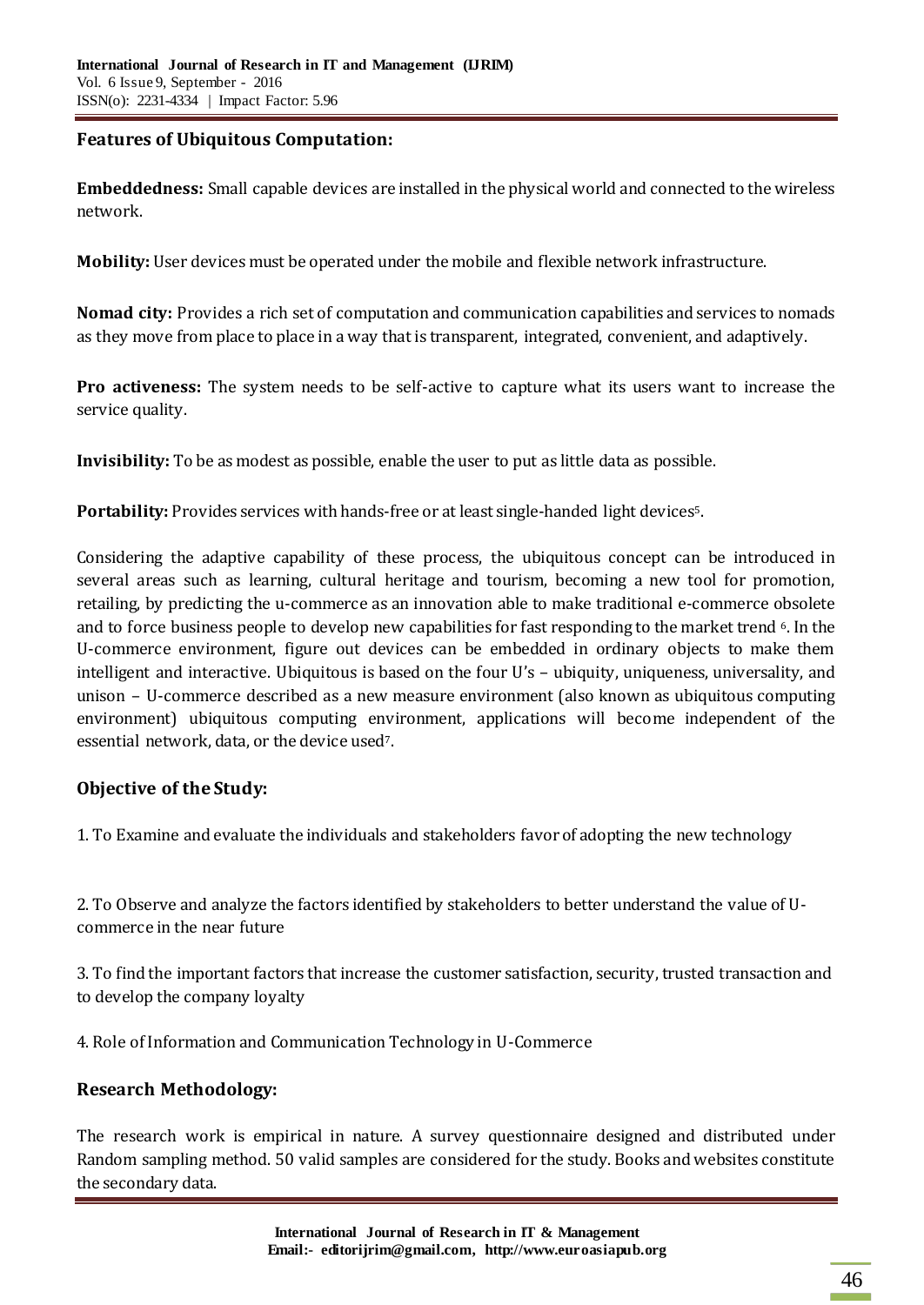# **Review of Literature:**

[Holtjona Galanxhi](http://www.emeraldinsight.com/action/doSearch?ContribStored=Galanxhi-Janaqi%2C+H)‐Janaqi, Fiona Fui‐[Hoon Nah,](http://www.emeraldinsight.com/action/doSearch?ContribStored=Fui-Hoon+Nah%2C+F) (2004)<sup>8</sup> reveled Ubiquitous commerce or U‐commerce is the mixture of recognized e-commerce and wireless, television, audio and silent commerce. Ucommerce includes ubiquity, universality, uniqueness and unison. It is not a substitute for other types of commerce, but an updated version of them. While bringing many benefits, there are issues and obstacles to overcome. Research is needed to assess the value of u‐commerce and to address its related issues and challenges. Questions which are need to be answered are: the value of u‐commerce, the ways to maximize the advantages and value of u-commerce, it is the right technology and which directions need to be considered, the privacy issues and risks involved in it, about trust and security, the strategies for businesses in utilizing and implementing u‐commerce.

## **Analysis and Interpretation:**

| Age        | Frequency | Percent |
|------------|-----------|---------|
| 20-30      | 8         | 16.0    |
| 31-40      | 19        | 38.0    |
| 41-50      | 13        | 26.0    |
| 51 & Above | 10        | 20.0    |
| Total      | 50        | 100.0   |

# **Classification of Respondent's on the basis of Age**

# **Bar Chart on the Basis of Respondent's Age**



**International Journal of Research in IT & Management Email:- editorijrim@gmail.com, http://www.euroasiapub.org**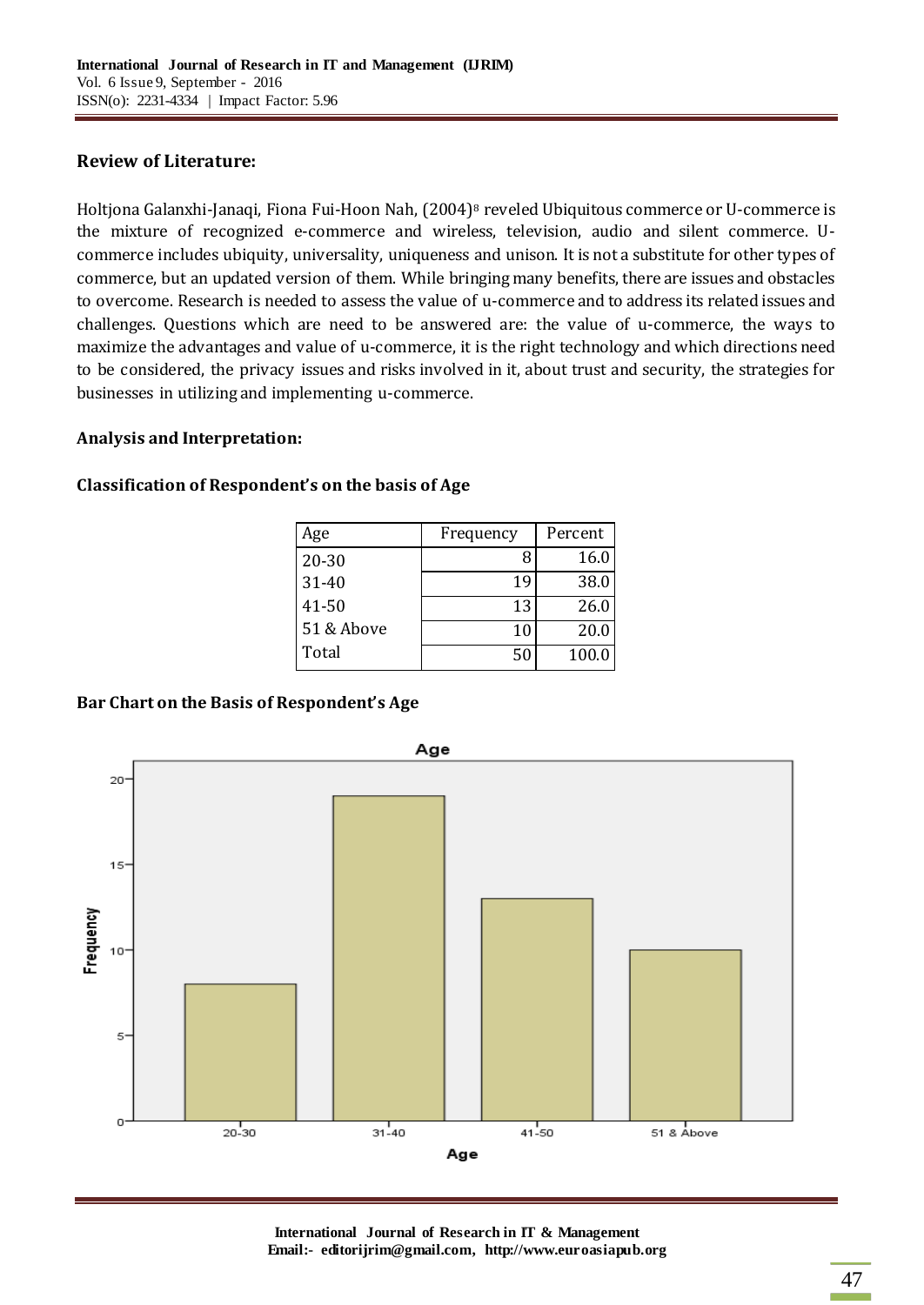# **Interpretation:**

The frequency table shows 38% of Respondents are in 31-40 age group and 16% of Respondents are below 20-30 age group.

# **Table showing Chi square between groups based on Age and Level of agreement on New Technology U-Commerce requirement**

| Age * Level of agreement on New Technology U-Commerce requirement Cross tabulation |            |                                                             |       |         |           |                      |       |
|------------------------------------------------------------------------------------|------------|-------------------------------------------------------------|-------|---------|-----------|----------------------|-------|
|                                                                                    |            | Level of agreement on New Technology U-Commerce requirement |       |         |           |                      | Total |
|                                                                                    |            | <b>Strongly Agree</b>                                       | Agree | Neutral | Dis agree | Strongly<br>disagree |       |
|                                                                                    | 20-30      |                                                             |       |         |           |                      |       |
|                                                                                    | $31-40$    |                                                             |       | 10      |           |                      | 19    |
| Age                                                                                | $41 - 50$  |                                                             |       |         |           |                      |       |
|                                                                                    | 51 & Above |                                                             |       |         |           |                      | 10    |
| Total                                                                              |            |                                                             | 12    | 12      | 16        | 6                    | 50    |

| <b>Chi-Square Tests</b>                                                                    |            |    |                           |  |
|--------------------------------------------------------------------------------------------|------------|----|---------------------------|--|
|                                                                                            | Value      | df | Asymp. Sig. (2-<br>sided) |  |
| Pearson Chi-Square                                                                         | $34.108^a$ | 12 | .001                      |  |
| Likelihood Ratio                                                                           | 41.314     | 12 | .000                      |  |
| Linear-by-Linear<br>Association                                                            | 1.227      |    | .268                      |  |
| N of Valid Cases                                                                           | 50         |    |                           |  |
| a. 19 cells (95.0%) have expected count less than 5. The minimum<br>expected count is .64. |            |    |                           |  |

## **Interpretation:**

H0- There is no association between groups based on Age and Level of agreement on New Technology U-Commerce requirement

H1- There is association between groups based on Age and Level of agreement on new Technology U-Commerce requirement

The Chi Square table value shows p value as 0.001 which is less than 0.05. Hence, Null hypothesis is rejected. There is an association between groups based on Age and Level of agreement on new Technology U-Commerce requirement. Respondents of Age group are dependent towards Level of agreement on new Technology U-Commerce requirement.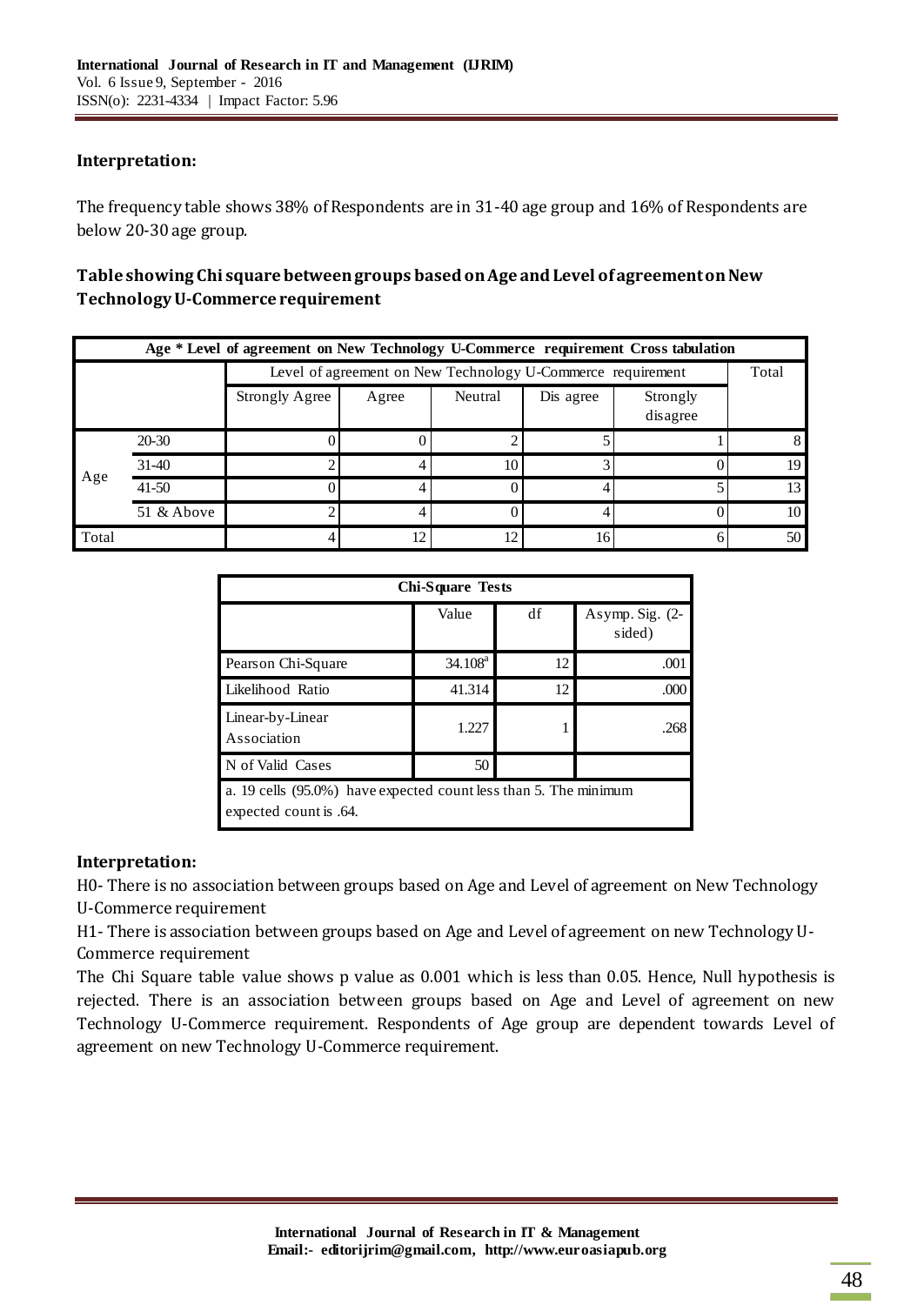| Table indicating important factors influencing stakeholders towards U-Commerce |  |  |
|--------------------------------------------------------------------------------|--|--|
|                                                                                |  |  |

| <b>Communalities</b>                             |                |                   |  |
|--------------------------------------------------|----------------|-------------------|--|
| <b>Factors influencing stakeholders</b>          | <b>Initial</b> | <b>Extraction</b> |  |
| Ease Availability                                | 1.000          | .773              |  |
| Convenience                                      | 1.000          | .577              |  |
| Reliability                                      | 1.000          | .618              |  |
| IT and data security                             | 1.000          | .721              |  |
| Increase in Efficiency                           | 1.000          | .836              |  |
| Make the work more interesting                   | 1.000          | .695              |  |
| Increase the quality of project                  | 1.000          | .741              |  |
| <b>Infrastructural Readiness</b>                 | 1.000          | .692              |  |
| Increase in Productivity                         | 1.000          | .674              |  |
| Project presentation                             | 1.000          | .850              |  |
| <b>Financial Readiness</b>                       | 1.000          | .795              |  |
| Ease learning Technology                         | 1.000          | .574              |  |
| <b>Updated to Current Technology</b>             | 1.000          | .826              |  |
| Supportive Software                              | 1.000          | .707              |  |
| Extraction Method: Principal Component Analysis. |                |                   |  |

### **Interpretation:**

From table it is found that the 14 variables exhibit the variance limitation from 0.574 to 0.850 which is 57% to 85%. Thus these variables can be reduced to predominant factors.

**Indicating Mean and Standard deviation for factors that increase the Stake holders' satisfaction,**  security, trusted transaction and to develop the company loyalty

| <b>Factors Influencing</b>                  | <b>Mean</b> | N  | <b>Std. Deviation</b> |
|---------------------------------------------|-------------|----|-----------------------|
| Improving communication between<br>consumer | 2.52        | 50 | 1.199                 |
| Remove Security Concern                     | 3.48        | 50 | 1.249                 |
| <b>Trusted Transaction</b>                  | 2.92        | 50 | 1.158                 |
| Build Company Loyalty                       | 2.66        | 50 | 1.319                 |

## **Interpretation:**

Above table shows there is a difference in level of agreement among respondents hence using the rate scale (1) Strongly Agree (2), Agree (3), Neutral, (4) Disagree, (5) Strongly disagree. Below 1 to less than 1.5 considered to be - Strongly agree, more than 1.5 to less than 2.5 - agree, more than 2.5 to less than 3.5 - Neural, more than 3.5 to less than 4.5 - Disagree, more than 4.5 – Highly Disagree. Improving communication between consumer (2.52), Build Company Loyalty (2.66), Trusted Transaction (2.92) and Remove Security Concern (3.48) therefore all the factors are dominate on Neutral. Hence it's dominantly proved factors that increase the Stake holders' satisfaction, security, trusted transaction and to develop the company loyalty are Neutral.